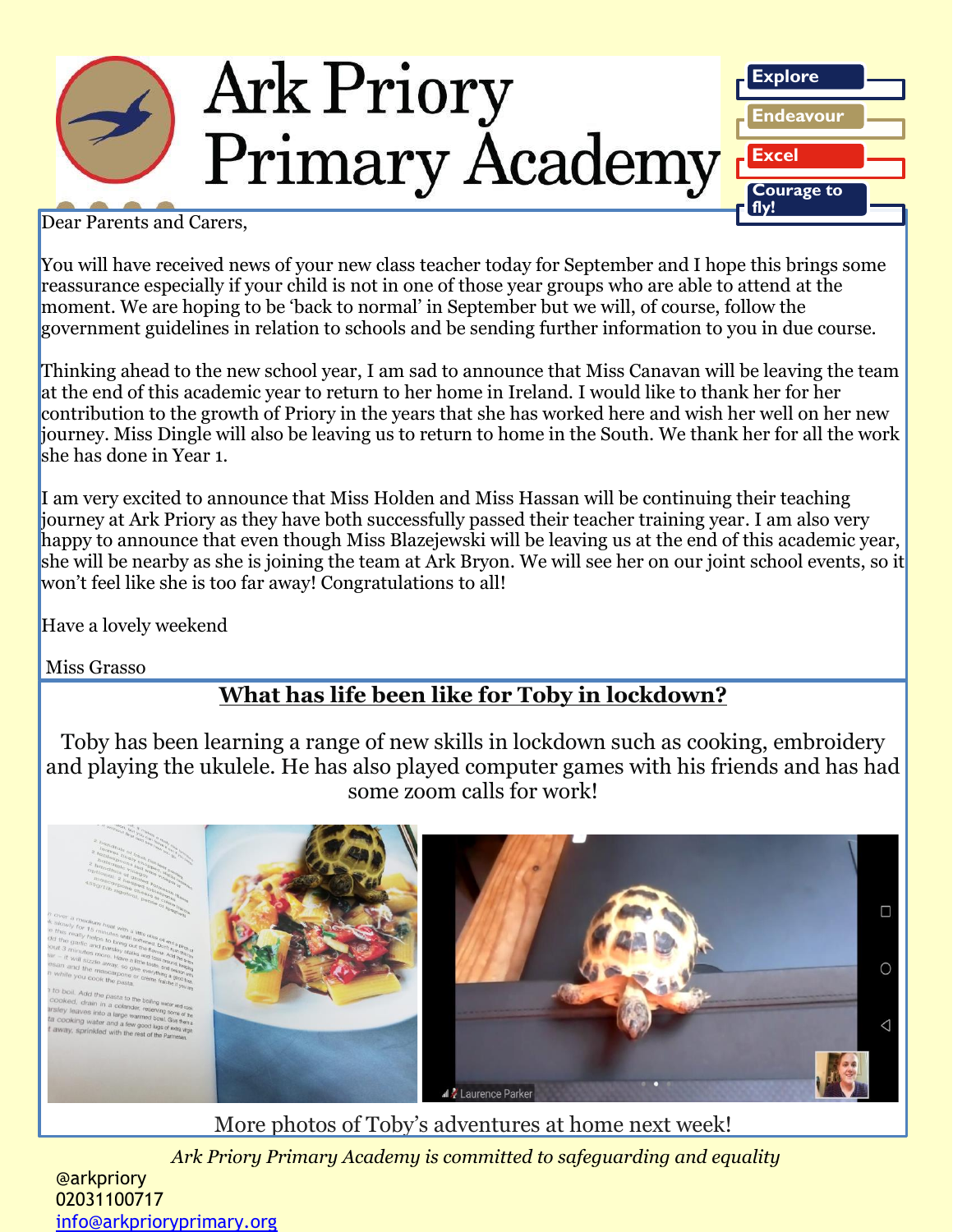## **Support for families**

[www.glasspool.org.uk](http://www.glasspool.org.uk/) Glasspool Trust is a UK wide grants giving charity that provide one off grants to individuals.

[www.savethechildren.org.uk](https://www.savethechildren.org.uk/what-we-do/uk-work) Save the Children run a grant programme called Eat, Sleep, Learn, Play! For low income families, this programme provides beds, white goods, toys and books to children who are disadvantaged and in need.

[www.familyfund.org.uk](http://www.familyfund.org.uk/) The Family Fund gives grants to families raising disabled and seriously ill children aged 17 and under.

[www.npower.com/healththroughwarmth](http://www.npower.com/healththroughwarmth) Health through Warmth is an initiative set up by NPower to assist vulnerable people in England and Wales who have long term, cold related illnesses and need assistance to fund and install heating and insulation in their homes.

[www.edfenergytrust.org.uk](http://www.edfenergytrust.org.uk/) The Trust helps families and individuals living in fuel poverty, or who are struggling to pay for their gas and/or electricity. They award grants to clear those debts. The Trust also offers help via Further Assistance Payments to clear other priority household debts or purchase essential household items.

[www.britishgasenergytrust.org.uk](http://www.britishgasenergytrust.org.uk/) The British Gas Energy Trust has a particular focus on fuel poverty, helping those who are struggling to pay for their consumption of gas and electricity get back on their feet and remain debt free going forward. In exceptional cases the Trust can also help with other priority household costs and items.

[www.fhaonline.org.uk](http://www.fhaonline.org.uk/) The Family Holiday Association provides holidays for parents and children who experience disadvantage as a result of poverty.

[www.actionforkids.org](http://www.actionforkids.org/) Action for Kids supports young people with physical and learning disabilities through the provision of mobility aids, employability training and family support.

[www.caudwellchildren.com](http://www.caudwellchildren.com/) Caudwell Children provide equipment, treatment, therapies and family support for disabled children and their families across the UK.

[www.family-action.org.uk](http://www.family-action.org.uk/) Family Action have both welfare and education grant programmes to help address the needs of disadvantaged families and individuals that struggle to afford basic needs and to pursue educational and employment ambitions.

[www.roalddahl.com/charity/family-grants](http://www.roalddahl.com/charity/family-grants) Marvelous Family Grants are for families facing financial hardship while caring for a seriously ill child.

*Ark Priory Primary Academy is committed to safeguarding and equality*  @arkpriory 02031100717 [info@arkprioryprimary.org](mailto:info@arkprioryprimary.org)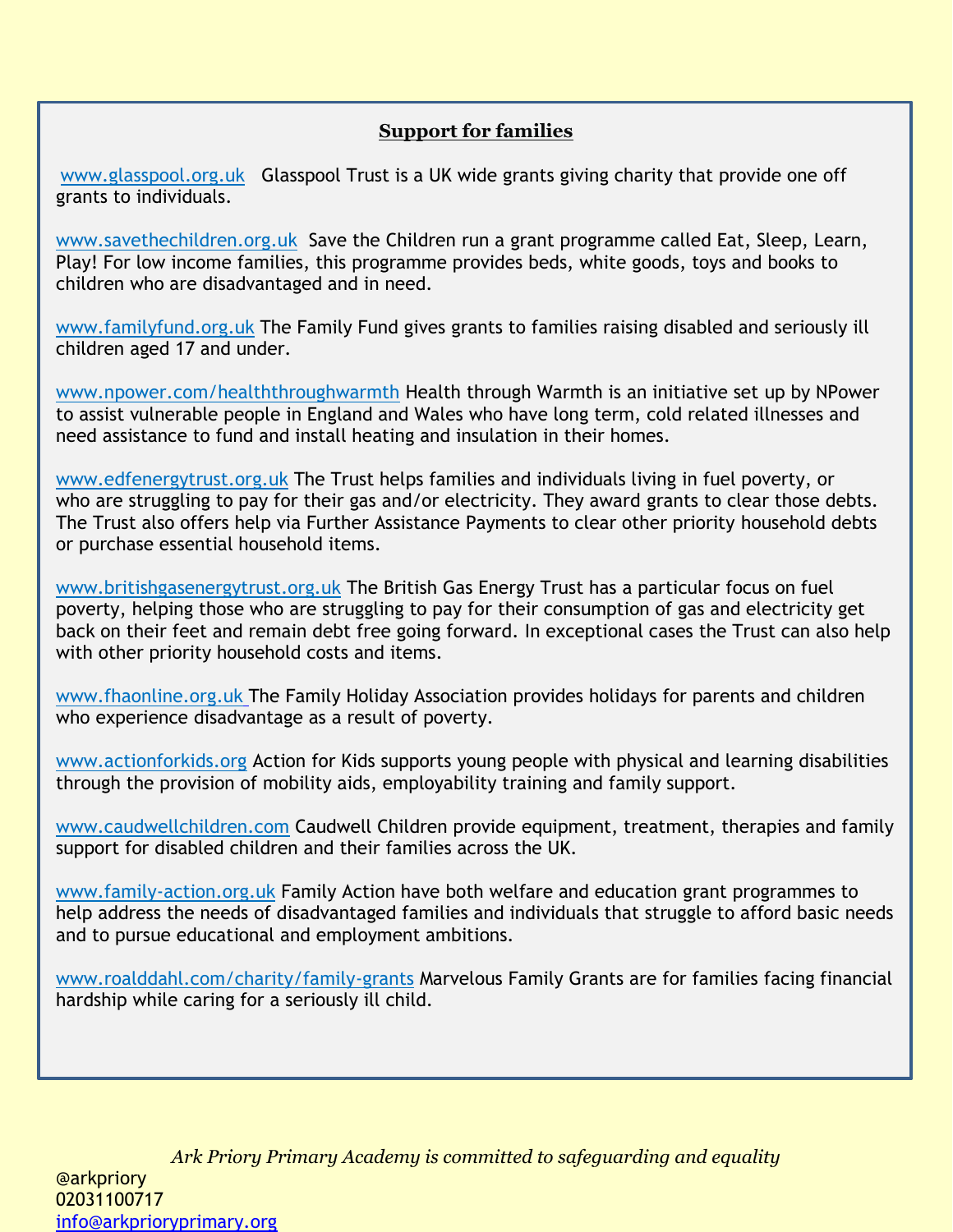### **School open on Friday 3rd July 2020**

I would like to remind you all that school will be NOT closed to pupils on **Friday 3rd July** as our INSET day has been cancelled. Thank you for you continued support.

#### *Dear Priory Mathematicians,*

*Check out the details below for this weekend's mathematical challenge. Who will be next at Ark Priory to earn a certificate and have their super maths learning shared on Twitter?*

*Send a picture of your working out and answer to Miss Broodie, [a.broodie@arkprioryprimary.org,](mailto:a.broodie@arkprioryprimary.org) by 2pm on Sunday 21st June 2020.* 

*Good luck!*

#### Challenge 5 -

Using a 6-digit expiry date on an item in your house, create the biggest value you can.

You may use only addition, subtraction, multiplication, division and brackets.

You can create 2 or 3 digit numbers but you must include at least one operation.

Submit a photo of your full, non-calculator working out with the expiry date of the item visible in the photo.

Note: MM-YYYY or DD-MM-YY are the 6-digits we are referring to. E.g. Sept-2020 is the digits 092020, 2<sup>nd</sup> May is the digits 020520



# **Notices from APPAA\***

#### **Follow us on Twitter @APPAA\_ArkPriory Contact us at [appaacommittee@gmail.com](mailto:appaacommittee@gmail.com)**

\*APPAA is ARK Priory's Parents' Association, run by the school's parents and carers to **raise funds, hold events, and bring our academy community together**. All Ark Priory parents and carers **are automatically members** of the association because you are members of the community.

Some members of the APPAA Admin Team had a call with Miss Grasso this week. Please see updates from the meeting below:

#### **Next spending priorities for APPAA funds**

We asked Miss Grasso to think about next spending priorities for APPAA funds. She is looking into enhancing the microphone equipment in the hall so that performances/ assemblies etc can be heard properly. She will get quotes, but would welcome any recommendations or advice from parents with relevant experience or contacts who can help with this; please get in touch if you do.

She is still unsure about buying new equipment (such as playground equipment) until the details of the school landscape when they return are clear.

All monies given for enrichment theatre trips to date will be carried over and resumed as soon as possible.

#### **KFH Estate agent fundraising update**

Appaa Admin Team members met the new manager of KFH Acton. They are still happy to work with us going forward and hope to line up sponsorship later in the year, but summer sponsorship was put on hold due to the coronavirus pandemic, so unfortunately APPAA will not have income from estate agent boards this summer.

#### **The Wishing Tree 2020**

*Ark Priory Primary Academy is committed to safeguarding and equality* 

@arkpriory 02031100717 [info@arkprioryprimary.org](mailto:info@arkprioryprimary.org)